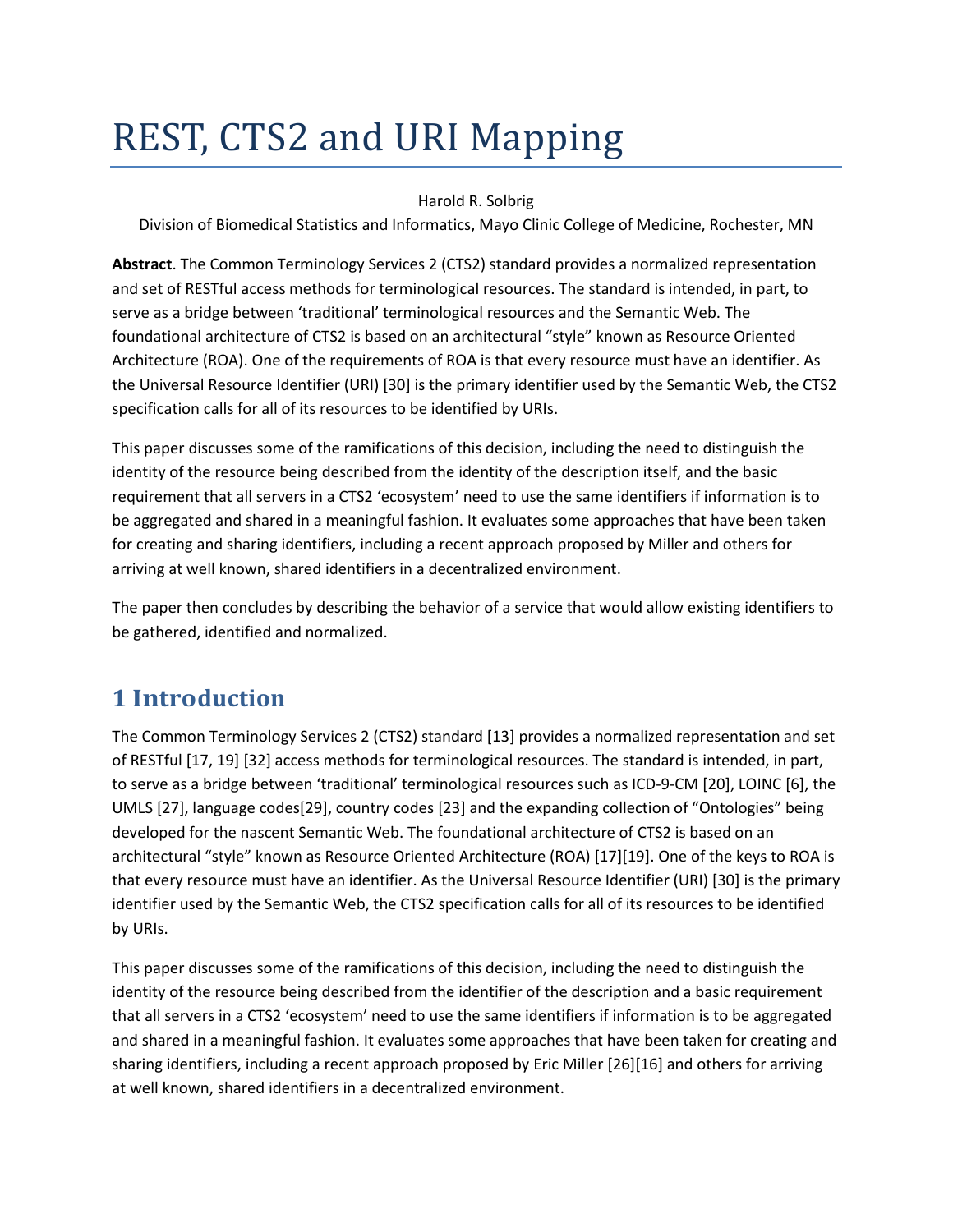The paper then concludes by describing the behavior of a service that would allow existing identifiers to be gathered, identified and normalized.

# **2 CTS2**

The Common Terminology Services 2 (CTS2) specification Common Terminology Services 2 (CTS2) specification[13] defines a model for "terminological content", which includes information about code systems (ontologies), entities (aka. classes, properties, individuals, concepts, terms, categories), maps between entities, collections of entity references (value sets) and associations between value sets and data element. For each of these resources it defines a collection of API's that allow the read, query, import, export, maintenance and distribution of the resource content. It then maps these models into REST and SOAP platform specific models (PIMs). The information content of these PIM's are represented as XML Schemas, and the REST and SOAP API renderings by WADL [21] or WSDL [12] respectively. When viewed from a strictly technical perspective, this architecture provides sufficient information to allow CTS2 compliant services to be constructed quickly and relatively painlessly. CTS2 authors will quickly discover, however, that there is (at least) one issue that makes the creation of CTS2 documents a difficult process - what to use as URI's.

## *2.1 Resource Oriented Architecture*

CTS2 is founded on a Resource Oriented Architectural (ROA) [17, 19] style. Richardson and Ruby [32] summarize this approach as:

Four concepts:

- 1. Resources
- 2. Their names (URIs)
- 3. Their representations
- 4. The links between them, and four properties:
	- a. Addressability
	- b. Statelessness
	- c. Connectedness
	- d. A uniform interface

The CTS2 specifies each of the above aspects as follows:

**Resources**: CTS2 is about *terminological resources*. It identifies the following resource types:

- CodeSystem A "cohesive" set of assertions about one or more Entities
- CodeSystemVersion The state of a CodeSystem at a given point in time. A "version" or "release".
- Entity A class, property or individual
- Association An assertion of a "semantic relationship" between a subject Entity and target Entity, Literal or Expression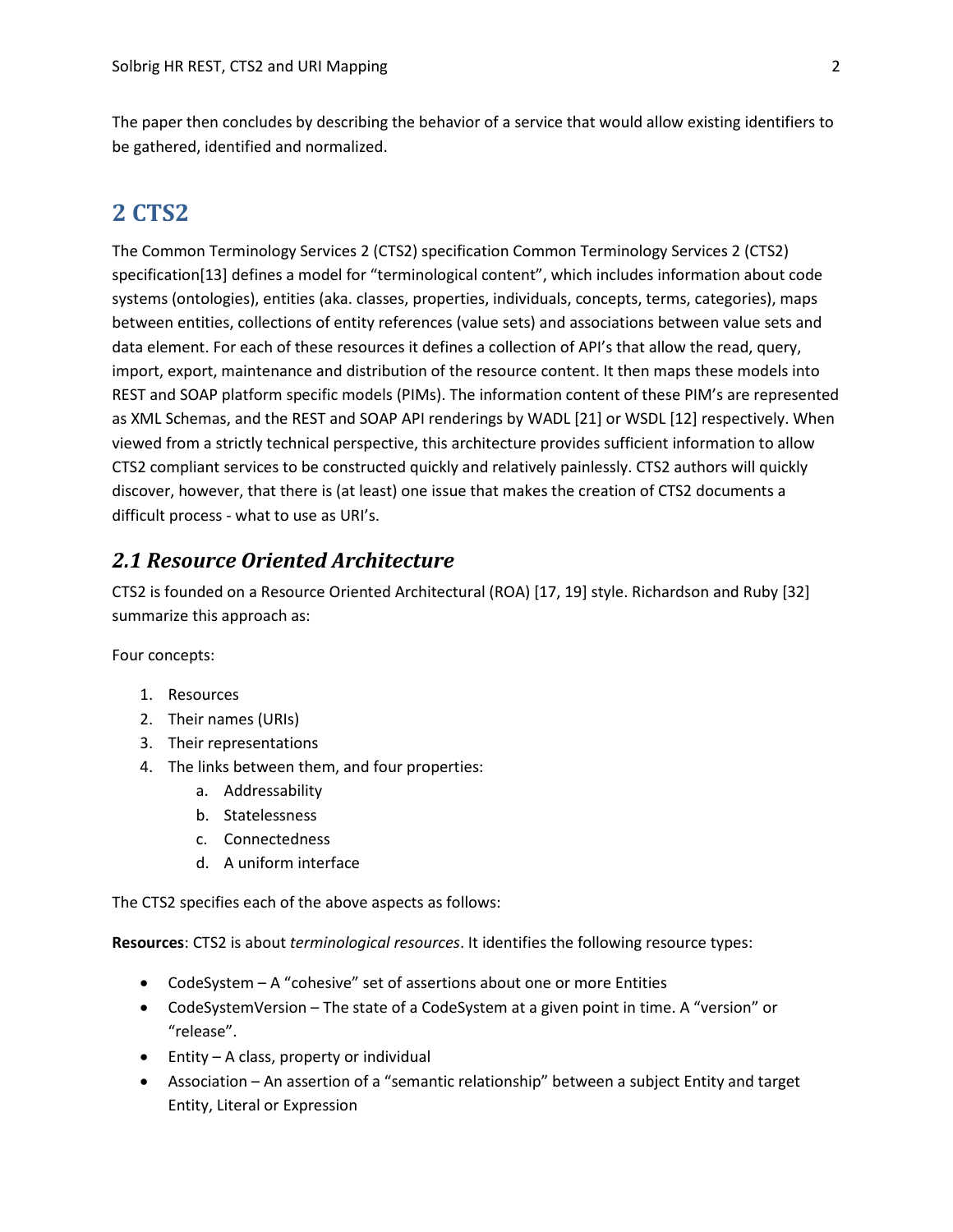- ValueSet A named collection of rules to create a set of Entity identifiers
- ValueSetDefinition The state of a ValueSet at a given point in time
- ResolvedValueSet The result of applying a ValueSetDefinition to one or more CodeSystemVersions. A set of Entity identifiers
- Map A named collection of rules for mapping one ValueSet onto a second
- MapVersion The state of a Map at a given point in time
- ConceptDomain A "Data Element Concept" as defined in ISO 11179-3 [31]
- ConceptDomainBinding A rule for association a "Data Element Concept" and a ValueSet. A "Data Element" [31]

**Their names (URIs)**: This is the primary subject of this paper and will be discussed in depth in later sections of this paper.

**Their representations:** The CTS2 specification provides a formal model for each of the resources above. This model is used to create the XML Schema representations of each of the resources in the PIM. Tentatively, the next revision of CTS2 (CTS2 1.1) [15] will include a sanctioned JSON [1] rendering of the same models and we are targeting a "canonical RDF" model based on [34] for CTS2 version 1.2.

**The links between them:** This is one of the key differentiators between other architectural approaches and ROA. Where other types of architectures such as CTS [33], LexGrid [28] and LexEVS [22] use a containment model to assert relationships, the CTS2 model calls for links. The net result of this approach is that each of the resources described above in 2.1 become stand-alone entities.

CodeSystemVersionCatalogEntry is a representation of a CodeSystemVersion resource, and it carries a link to the CodeSystem that it is a version of. Similarly NamedEntityDescription, a representation of the Entity resource carries a link to the CodeSystemVersion from which the description was drawn. These links serve (at least) two purposes:

- 1. They unambiguously identify the linked resource
- 2. They provide an identifier that allows the service to de-reference the link, resulting in a CTS2 based description.

*Addressability:* While not explicitly referenced in Fielding [19], Richardson and Ruby [32] state, "An application is addressable if it exposes the interesting aspects of its data set as resources" [32] (p84). The CTS2 standard does not meet this requirement. There is no requirement in the CTS2 specification itself that the " versionOf " URI of, say, a **CodeSystemVersionCatalogEntry** resource should directly resolve to a description of the code system that it references. This issue, however, is key to much of the discussion that follows, so stay tuned. Also note that the CTS2 specification allows optional hrefs wherever a link URI is provided, where a service can provide an addressable link to the corresponding description.

*Statelessness:* This is another characteristic that differentiates the CTS2 specification from its predecessors, in that, while the service (obviously) maintains the state of the various resource descriptions that it represents, it cannot expected to maintain any state information between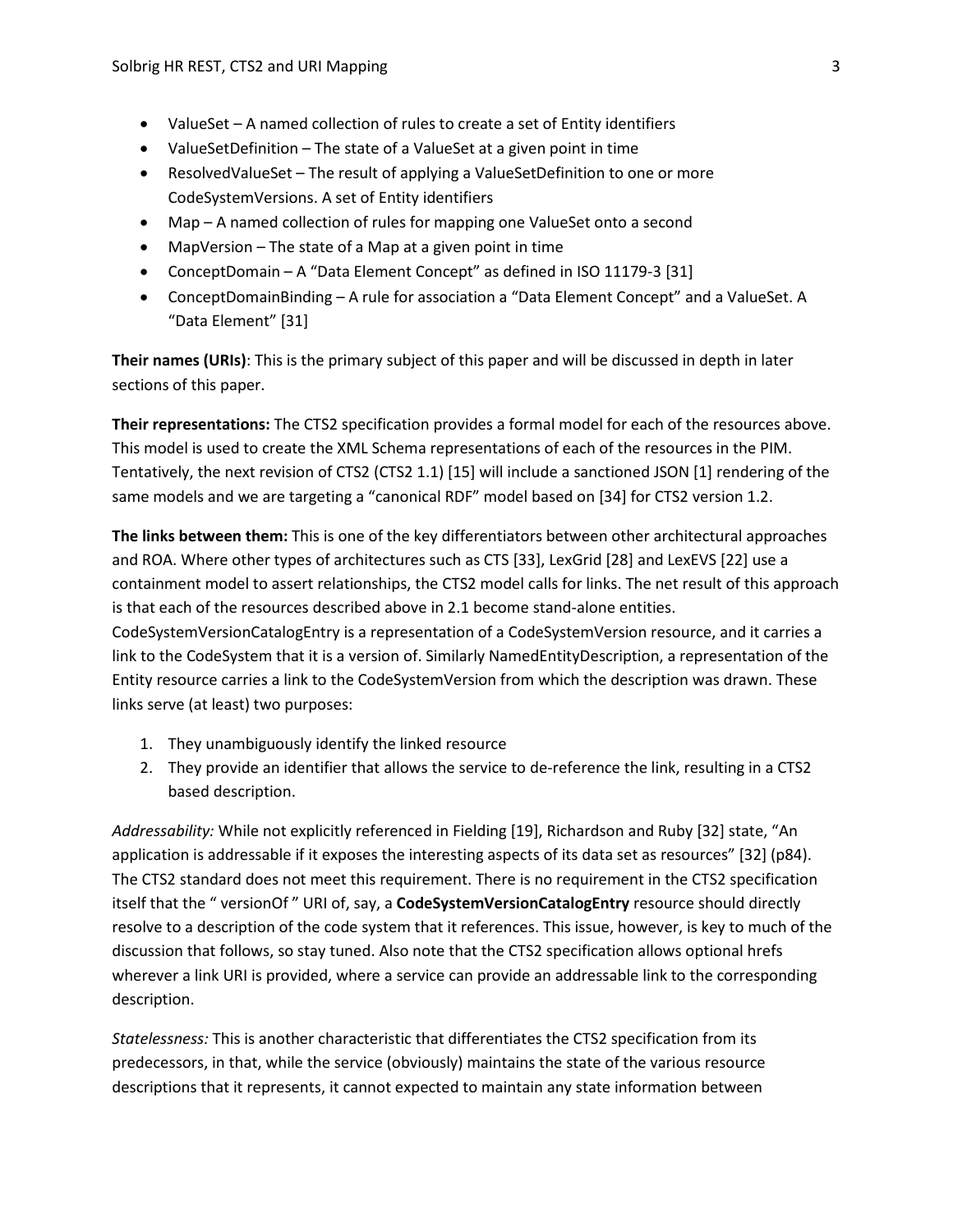operations. The Lexicon Query Services (LQS) [24] specification, one of CTS2's early ancestors, used an object-oriented approach. To access an entity description, one first got a handle to a service object, used it to acquire a code system version object, used it in turn to acquire a handle to an entity description object and then used that handle to access specific information. While this could still be implemented in a stateless fashion, typical CORBA implementations maintained all the handle de-reference links on the server, meaning that the client was committed to a single service instance for the duration and that all was potentially lost in the case of a server errors.

While not so egregious, all of the other CTS2 predecessors suffered from this same issue to a greater or lesser degree. The CTS2 standard, however, is designed in such a way that a service never needs to maintain context between resource references.

*Connectedness:* Resources in an ROA environment should carry links to all their dependents. If a code is used to identify the language of a term, there should be a link to the definition of the code. The same for mime type, predicate, map quality, etc. A collection of resources in an ROA environment should be navigable in the same way that the resources in the archetype ROA environment, the world wide web, are navigable. Users of an ROA implementation should be presented with a virtual "web" of information that will allow them to navigate from the point they are at to any point that it references. CTS2 implements this by incorporating CTS2 in the model definition, by requiring URI's for the references and by providing slots for hrefs wherever they are known.

*A uniform interface:* CTS2, in part, addresses the notion of a uniform interface by specifying a standard API - the same API that one would use on any service that is CTS2 compliant. In addition to this, however, the CTS2 specification is designed to be mapped directly to the HTTP REST GET, PUT, POST, REMOVE and HEAD methods – generic operations with precisely defined semantics. The imposition of these semantics allow both clients and middleware to know when it is possible to do caching, server replication and load balancing (GET, PUT,REMOVE, HEAD), which operations change the state of the service itself (PUT, POST, REMOVE) and which are not "idempotent" - repeating the operation twice may return a different result than just once (POST). Similar mappings can be made implicit (e.g. SOAP) or explicit depending on the target.

## **3 Flavors of URI**

The CTS2 specification brings a topic of much contention in the W3C community to the forefront—the difference between a description of a resource and the "resource" itself. This discussion is muddled by the fact that, in the W3C community, many resources are digital to begin with— web pages, jpegs, pdfs, etc. that have no "real world" analog. In a rather lengthy discussion thread, Berners- Lee [9] discusses the difference between a URI that describes a car and a URI that references the actual thing. The resolution, in [18], while not addressing the fundamental problem, arrives at a useful solution—at least in a world where URI's are de-referencable. If the GET request for a URI results in an http 2xx response, indicating success, then the URI references a digital resource, and an appropriate digital rendering should be returned. If, however, it returns a 303, then the URI may reference anything. A summary can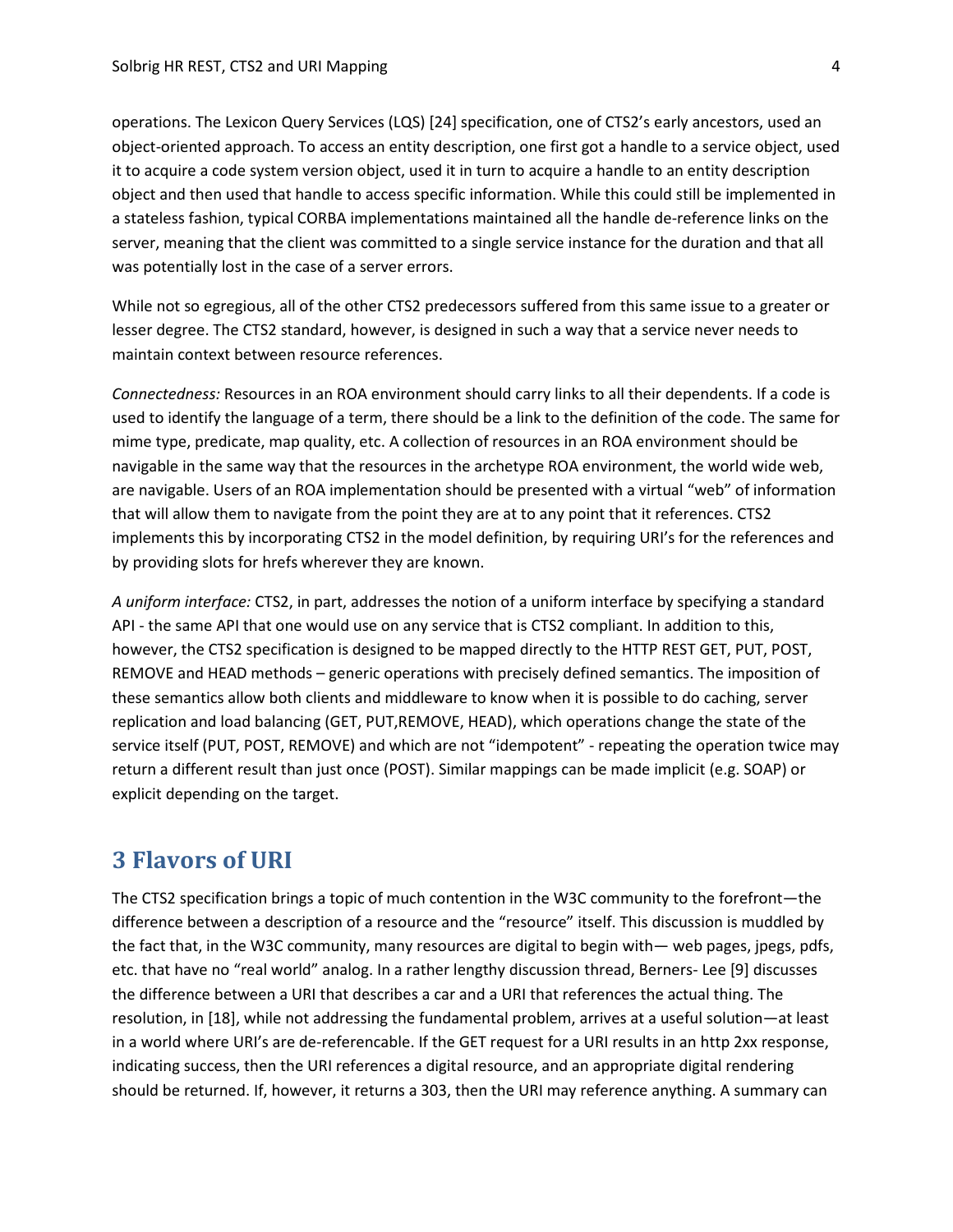be found in [10], "The TAG resolution effectively extends the range of things one can use HTTP URIs. However, it does not allow one to simply serve a web page at a URI which is used for something else. Of course, it is a general principle of web architecture that it is useful to serve information to those that look up a URI. In the case that the URI is not intended to be used for an information resource."

In the case of CTS2, this distinction becomes crucial, as there are at least three different resource types in use—the thing being described (e.g. appendicitis), a description of the thing (e.g. SNOMED CT International's description of "appendicitis"), and a specific representation of a description of a thing (e.g. the "Spackman OWL" rendering of the description of "appendicitis"). For the sake of clarity, we will focus on descriptions of individuals—things that have at least some solid grounding in reality (vs classes ("concepts") which some schools of philosophy would argue are identical with their descriptions). Take the thing named "France". This is, in the terms of BFO [3], a fiat object— an arbitrary division of a chunk of land. SNOMED CT includes a description (or "definition" according to SNOMED CT) of France, assigning it the identifier "223666001", asserting that the definition is "PRIMITIVE", which means that the definition states that which is necessarily true, given an instance of France but does not include enough information to determine whether a given instance of a West European Country is, indeed, France. The SNOMED CT definition the states that all instances of the class, France, are also instances of the class, West European countries (concept code 223658005).

What is key here is that there are two different things being described here— the country of France itself, and the SNOMED CT "definition" of France. While it might make sense to say, "I intend to visit one of the referents of 223658005 according to the January, 2013 edition of SNOMED CT International", the sentence "I intend to visit 223658005" makes no sense outside of a surrounding context. This distinction illustrates (a) one of the primary reasons for having URI's and (b) the need to distinguish the thing being described from the descriptions.

First, the reason for a URI. The statement, "I intend to visit 223658005" makes no sense without a surrounding context. Even if one knows that we are in the context of SNOMED CT, it still is not completely obvious that the number,"223658005" should be interpreted as an SCTID, a count, a (malformed) date or something else entirely. To understand the context, it is necessary to say (or already have agreed upon) something along the lines of "... 223658005 according to the SNOMED CT International concept identifier scheme." Expressions of this nature, however, are often imprecise, are difficult to construct and are almost impossible to compare in a computational environment. The solution to this is to agree upon a predefined identifier for a "scoping namespace," which identifies the domain and purpose of an identifier. As an example, the URI of the form, "http://snomed.info/id/" could serve as a pre-agreed identifier which, when concatenated with a "223658005" expresses the same context in a considerably more succinct and computable fashion.

The second issue is that "http://snomed.info/id/223658005" could refer to two different things. The first is the description of 223658005 (according to the SNOMED CT International concept identifier scheme) and the second is the thing being described. Unless one makes this distinction, the question, "Does SNOMED CT correctly define 223658005?" could have two very different meanings— the first being "Is the current SNOMED CT description of 223658005 correctly formatted and meet the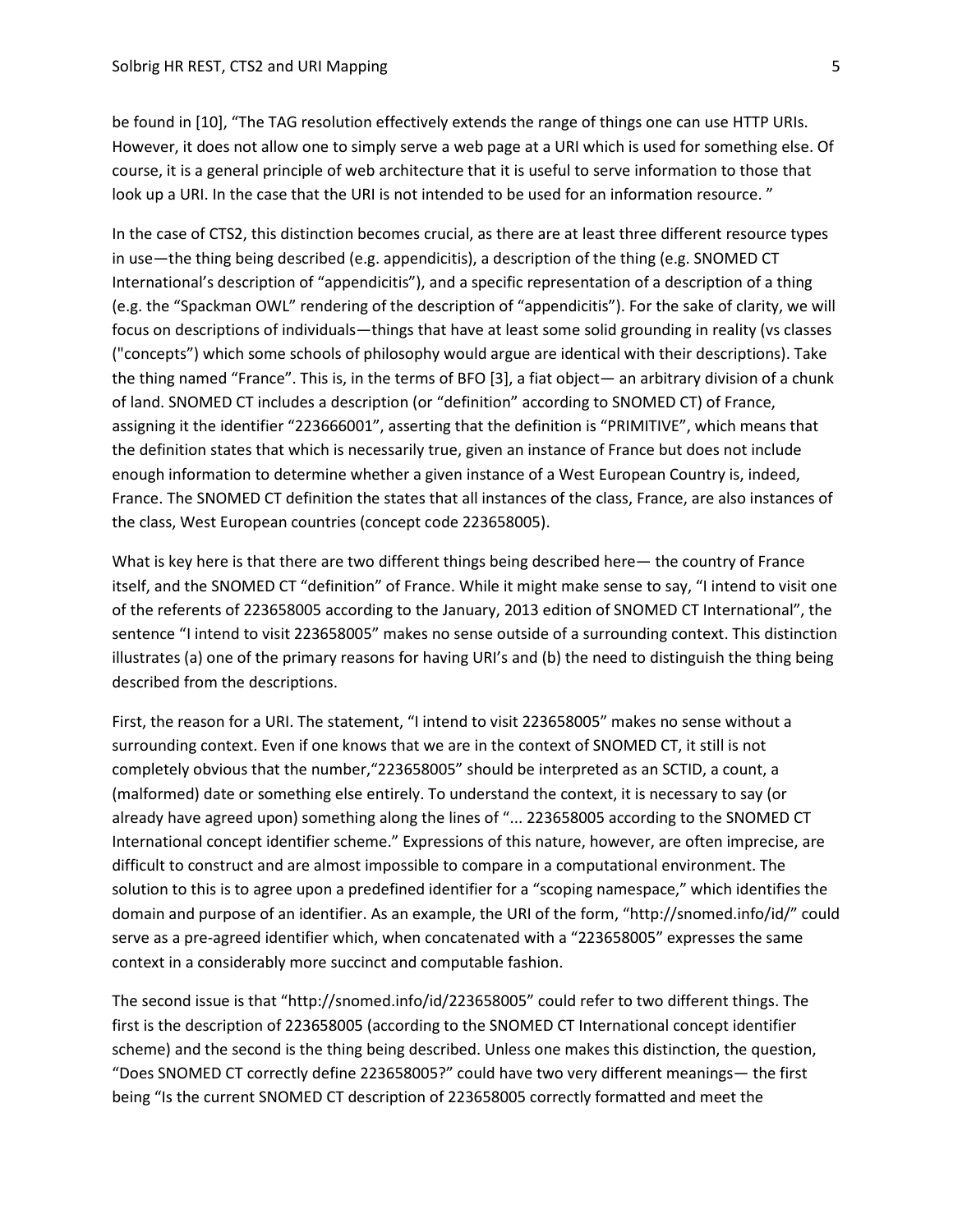requirements for a SNOMED CT definition?" and the second, "Does the description of 223658005 in SNOMED CT accurately characterize its intended referent?" Note that there are two different things being discussed— the description and the referent of the description. Following a similar line of reasoning to that in the previous paragraph, we could use phrases to provide this distinction—"The SNOMED CT description of the resource http://snomed.info/id/223658005" and "The referent of the resource, http://snomed.info/id/223658005, described in SNOMED CT". As with the earlier example, this presents problems and, as with the earlier example, we can use namespaces to provide a scoping mechanism. This becomes slightly more complex, however, as we now have namespaces scoping namespaces—something along the lines of

<http://ihtsdo.org/snomedct/description?uri=http://snomed.info/id/223658005> for the description and "http://snomed.info/id/223658005" for the referent.

As mentioned earlier, there is also a third issue. If we actually want a description, there are a myriad of ways to represent it—RF1, RF2, UMLS RRF, OWL 1.1, OWL 2.0, SKOS, HTML, JSON, plain text, ... .While some of these representations are directly transformable, some are not— information is lost, as in the case of the SKOS representation or added, as in the case of RRF or OWL. Furthermore, one cannot talk about "the SNOMED CT" description of a given resource without first fixing a version and *which* SNOMED CT (International, US Edition, Australian Edition, etc...) is being used.

## *3.1 Types of URI in CTS2*

The CTS2 specification addresses these issues in a relatively straightforward fashion, by first differentiating the description of a resource from the referent of that description. The Types of URI section in the Core CTS2 [14] model distinguishes PersistentURI from LocalURI, where an instance of a PersistentURI is a reference to the thing being described and LocalURI is the description itself. (The choice of names comes from the fact that the reference itself (e.g. "the referent of 223658005 according to the SNOMED CT International concept identifier scheme.") while not always permanent (France could be conquered and divided...), potentially has an identity beyond the description. The term "LocalURI" refers to the fact that a given rendering of a description can come in multiple syntaxes and formats, be pulled from multiple servers, etc.)

CTS2, not unexpectedly, focuses on one "syntax"— the standard CTS2 representation of terminological resources. A CTS2 description is identified by a LocalURI and the description itself contains a second about URI, which carries a reference to the thing being described. The CTS2 WADL (and equivalent WSDL bindings) provide mechanisms for identifying descriptions within the context of a CTS2 service and for linking different descriptions into the federated "CTS2 ecosystem." This leaves us with an outstanding issue—how do we construct persistent URI's in a consistent way so that it is possible to know that the referent of the SNOMED CT 223658005 in BioPortal [8], ItServer [5], the NCI Thesaurus [7] and HL7 [4] all refer to the same thing?

#### *3.2 Which Persistent URI is the URI?*

It is this specific detail that makes CTS2 difficult. As described earlier, the ROA approach used in the CTS2 specification requires referent URI's for pretty much every element that occurs in a CTS2 schema.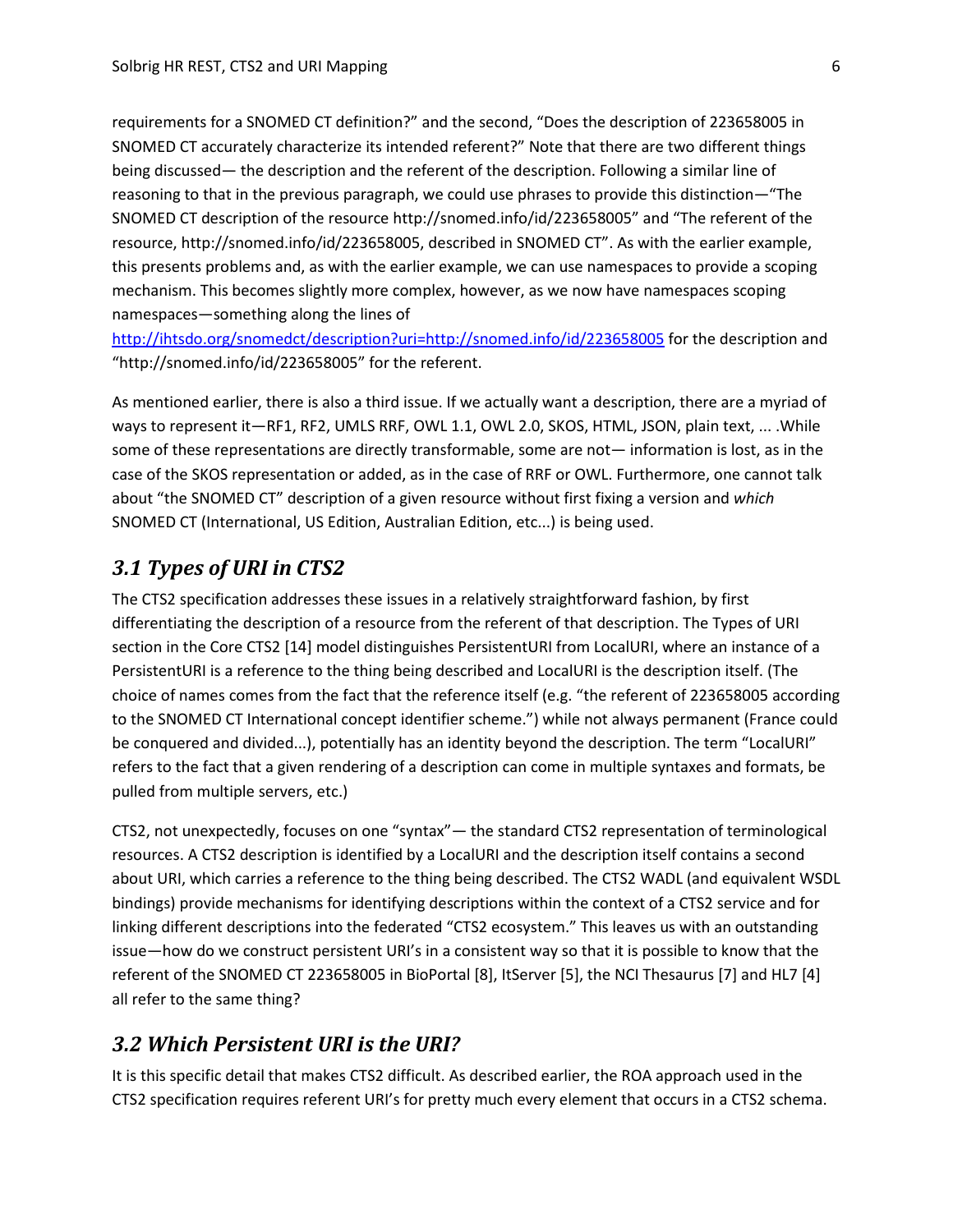The CodeSystemCatalogEntry resource describing SNOMED CT International calls for a URI that references the code system itself, URI's for the distributor, publisher, and other relevant sources, URI's for roles, URI's for the type(s) of resource, etc. It is hard to determine what needs to go into all of these slots. In order to create a CTS2 EntityDescription record one needs to know, at a minimum, the URI's for

- 1. SNOMED CT International
- 2. SNOMED CT International, January 2013 Release
- 3. The reference of the description (France)
- 4. US English and GB English
- 5. The various SNOMED CT case settings
- 6. owl:Class or owl:ObjectProperty

When approached naively, this task is still reasonably simple, as there are many ways to construct a URI, including, but not limited to:

- DCE UUID [2]: Any modern computer has an unlimited supply of unique identifiers at its disposal. Type "uuidgen" on the command line, prefix it with "urn:uuid:" and you have a URI.
- ISO OID [?]: While acquiring a valid OID root is a non-trivial process, once acquired, it can be used to assign a unique identifier to any resource desired. Prefix an oid with "urn:oid:" and you have a URI.
- URI Generators: Sites such as TinyURL (http://tinyurl.com/) allow anything that looks vaguely like a URL to be registered and to be recorded as a shortened URL.
- PURLs: Persistent URL sites (http://purl.oclc.org/docs/index.html, http://www.purlz.org/, http://purl.bioontology.org) provide a way of generating permanent URL's which can be used to provide information and redirect to other URL's.
- LSID Life Science Identifiers: (Despite the momentum behind this initiative in the early 2000's, it is surprisingly difficult to find a citation or reference that is still available) [fill in, including caBIG references].
- DNS URI: The Distinguished Name Service Universal Resource Identifier scheme.

Any of these approaches would work if we weren't faced with an additional requirement: for something like CTS2 to work in a federated world, it is necessary for two or more CTS2 implementations to be able to share information and for each implementation to "understand" what the other is referencing. This means that, not only do I have to generate a URI for SNOMED CT International, but I need to be able to pass it to a completely different service in a way that that service will be able to recognize that my reference and its reference were identical. One way to accomplish this would be to establish a common registrar—a service that we can ask "do these two URI's reference the same thing?" This, however, is rather impractical as, when coming across an external identifier, I would have to iterate over ALL of my identifiers asking the same question repeatedly. Furthermore, every time I created a new URI, I would have to record it with this service and, when I did, how would I identify what it referenced?

A second approach would be to establish the registrar in advance. If a single registrar existed for all CTS2 service instances, I could then ask this shared service "Give me the URI for the SNOMED CT reference to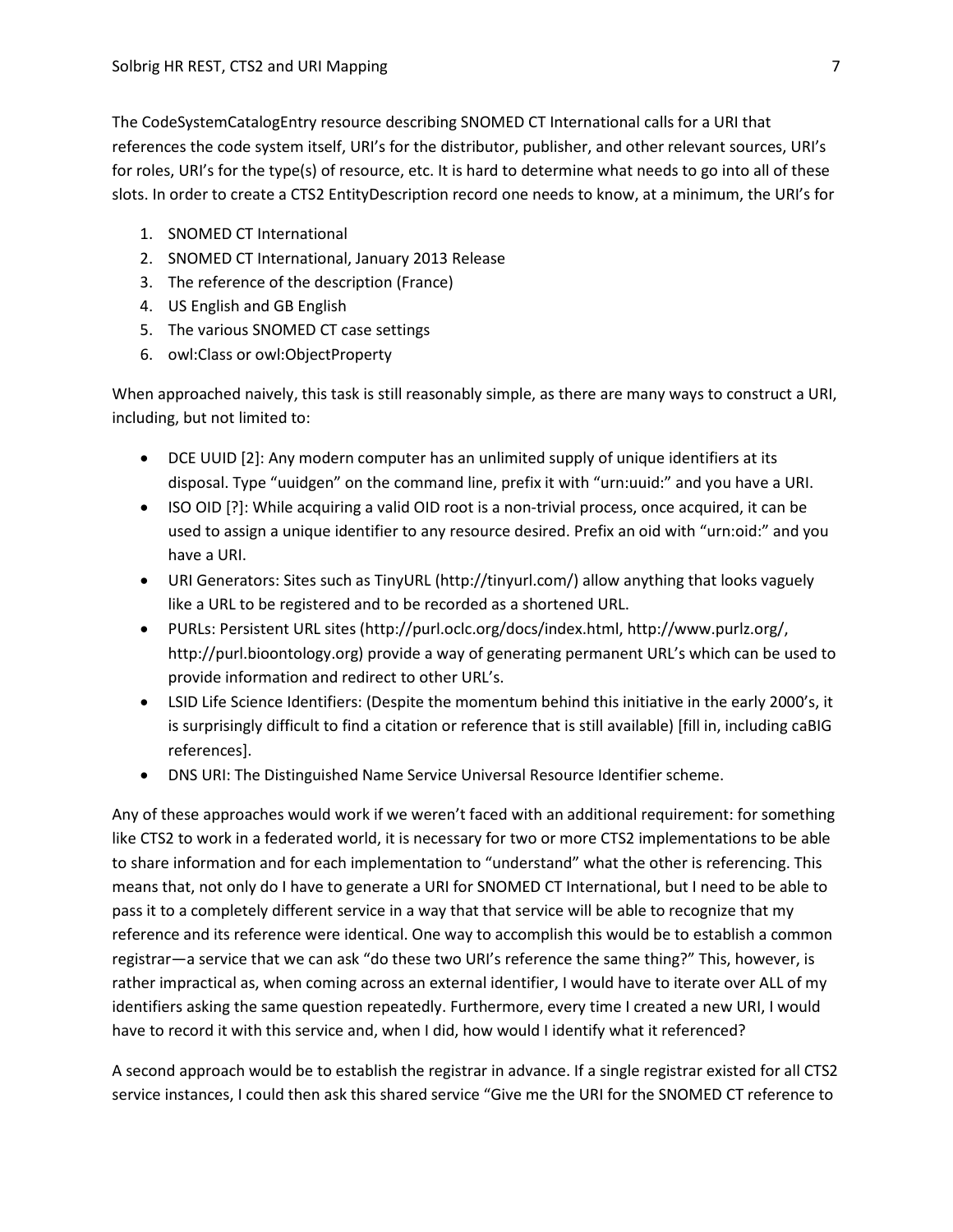France." You could do the same and we would have comparable URI's. There are two flaws, however in this system. The first is strictly political—there have been multiple attempts to establish common authorities (ISO Registrar Registry, HL7 OID's, various PURLz, DOI's, identifiers.org, ...). Establishing a common authority, however, requires significant community buy-in, which, in turn involves trying to convince the community that your registrar is better in some way than all the others. The second issue still stands as well—exactly how DO I ask the question, "give me a URI that stands for the SNOMED CT description of 'France'" without already having a URI that already says exactly that?

The second issue— creating a URI that represents the reference to X in coding system  $Y$ — can be resolved by publishing a collection of base URI's and an algorithm for constructing an arbitrary reference. As an example, one might say that one constructs a reference to SNOMED CT concept X by concatenating "http://purlz.org/1234/" to X. This solution, or variations thereof, is what is in play today. The problem, however, still lies in establishing a base URI and algorithm. We still have the basic question of who establishes these bases. Today, there are multiple approaches available for many (but not all see below) terminology resources. (Examples of SNOMED CT).

These approaches exist for at least two reasons. The first was mentioned above—if you want to become the definitive resource you need to (a) push and promote your approach as superior to all others and (b) have sufficient funds that, once you have become dominant, you can continue to back what you have done. To date, this has not worked. The second reason that this hasn't worked is, in the absence of a single "the" resource, how do I know who to ask for the definitive URI and algorithm for constructing SNOMED CT identifiers? In some cases I find all sorts of approaches, and have no idea which is right which a different CTS2 implementation is using. In other cases I find none at all. What IS the URI for "US English"? Curiously, there is no obvious answer, which means that I fill something in that is pretty much guaranteed not to work with another solution.

An obvious solution to this dilemma would be to ask the publishers of the *actual resources* to tell us which base URI and identification scheme should be used for the resources at their disposal. Doing so eliminates the problem of competing single authorities. Instead of ONE authority for all resources on the web (a very un-web like thing to do), each publisher becomes their own authority. If you want SNOMED CT URI's you ask IHTSDO how to construct them. If you want ICD-9 URI's, you ask the World Health Organization; NCI Thesaurus, you ask the NCI; LOINC, Regenstrief, etc. This approach has already proven successful with the W3C, where its document identifications scheme includes versioned and nonversioned URI's, but the URI's all begin with some variation on "w3c.org"—the DNS owned and sanctioned by the W3C. Similarly, the Dublin Core Initiative has been successful in publishing their reference documents at http://dublincore.org/, and the actual documents contain the various sanctioned (http://purl.org/) based URI's.

This appears to be the most workable approach and efforts are underway to get key organizations such as the WHO, IHTSDO, NLM, NCI and others to adopt them.

This approach still leaves us with some issues we need to resolve, including:

1. How do I find the sanctioned scheme?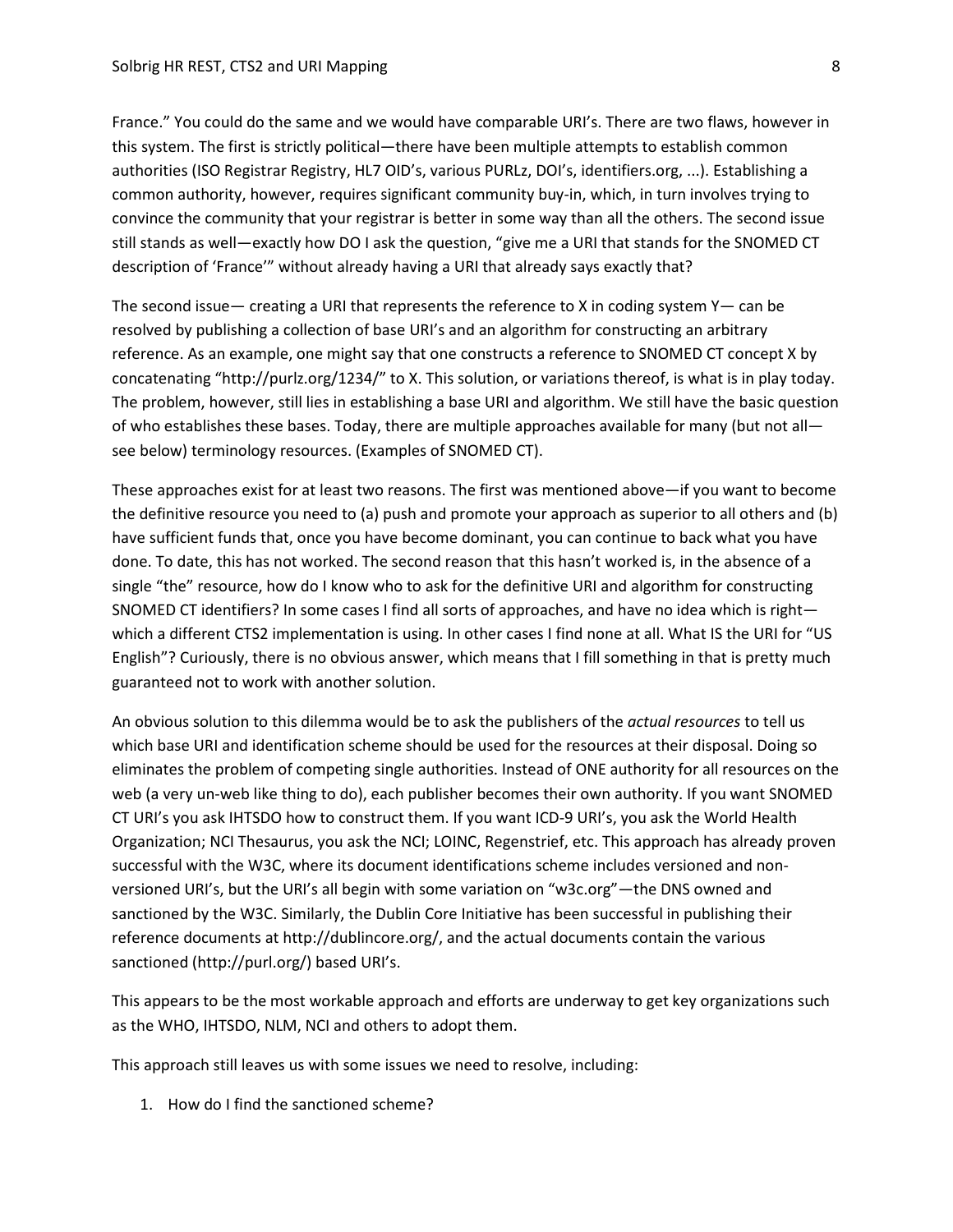- 2. How do I determine whether a URI I have been given is "official" and, if so, what its official source is?
- 3. How do I deal with publishers that, for one reason or another, do not publish official URI's?
- 4. What do I do with all the different URI's and other identifiers that are in use today?

We can begin by addressing the second question. Given that we have a URI, we need to be able to answer two questions:

- 1. Is it valid?
- 2. Is the source that said it was trusted?

Fortunately, the Internet DNS system provides an easy way to answer to both of these questions. If we construct a URI that uses http URL scheme, one can use the Internet DNS system to de-reference it. If the de-reference works, the resulting web page can tell us, "Yes, this is a valid URI." As an example, if the web page addressed by the URI, "http://snomed.info/id/223658005" responds with a 200 or 303 code, this indicates that the organization that owns the name "snomed.info" acknowledges "id/223658005" as valid URI and can provide any additional information they so choose. The answer to the second question can be resolved by determining who owns the DNS root, as they control what is on the site it addresses. A whois (http://http://www.internic.net/whois.html for example) registry search shows that "snomed.info" is registered to Ulrich Anderson at IHTSDO. Resolving http://snomed.info redirects to "www.ihtsdo.org,"another approach to validating that the base is valid.

Now that we've answered this question, we can go back to the first—how do I find the sanctioned scheme? Now that we have a way of determining *whether* a scheme is THE (or A) sanctioned scheme by the publishing organization, it is no longer necessary to have a single, authoritative reference source. While there would definitely be advantages to having a well known reference source of this information, it is not absolutely required. Multiple sources can exist because the information on them can be verified. Sensibly organized identification schemes will (and should) allow the algorithm to be determined by itself (who or SNOMED CT example).

The leads to another question, however: What of publishers that don't publish official URI's? We can begin by subdividing these into two "camps". The first "camp" are those who, while not officially sanctioned, are widely enough used that there is no question about them or their lineage. Dublin Core, FOAF, SKOS, RDF, RDFS, OWL, the Wine Ontology and many other W3C published resources fit into this camp. It should also be noted that resources that are officially (vs. SNOMED) in RDF and OWL already have these identifiers by default. The second "camp" is the one we need to focus on. How do we address LOINC, ICD-9-CM, and other code systems that lack URI's today?

We would propose that, in the cases where sanctioned URI's don't exist, we refer to a sufficiently authoritatively source— one that can be trusted to tell us (a) there is NOT a sanctioned URI available on the part of the publisher and (b) here is proxy that is sanctioned by this authority. Fortunately, in the medical domain we have just such an authority— the National Library of Medicine. They already have identifiers (VSAB, RSAB and others) and they have a sanctioned, well known URI. (describe scheme).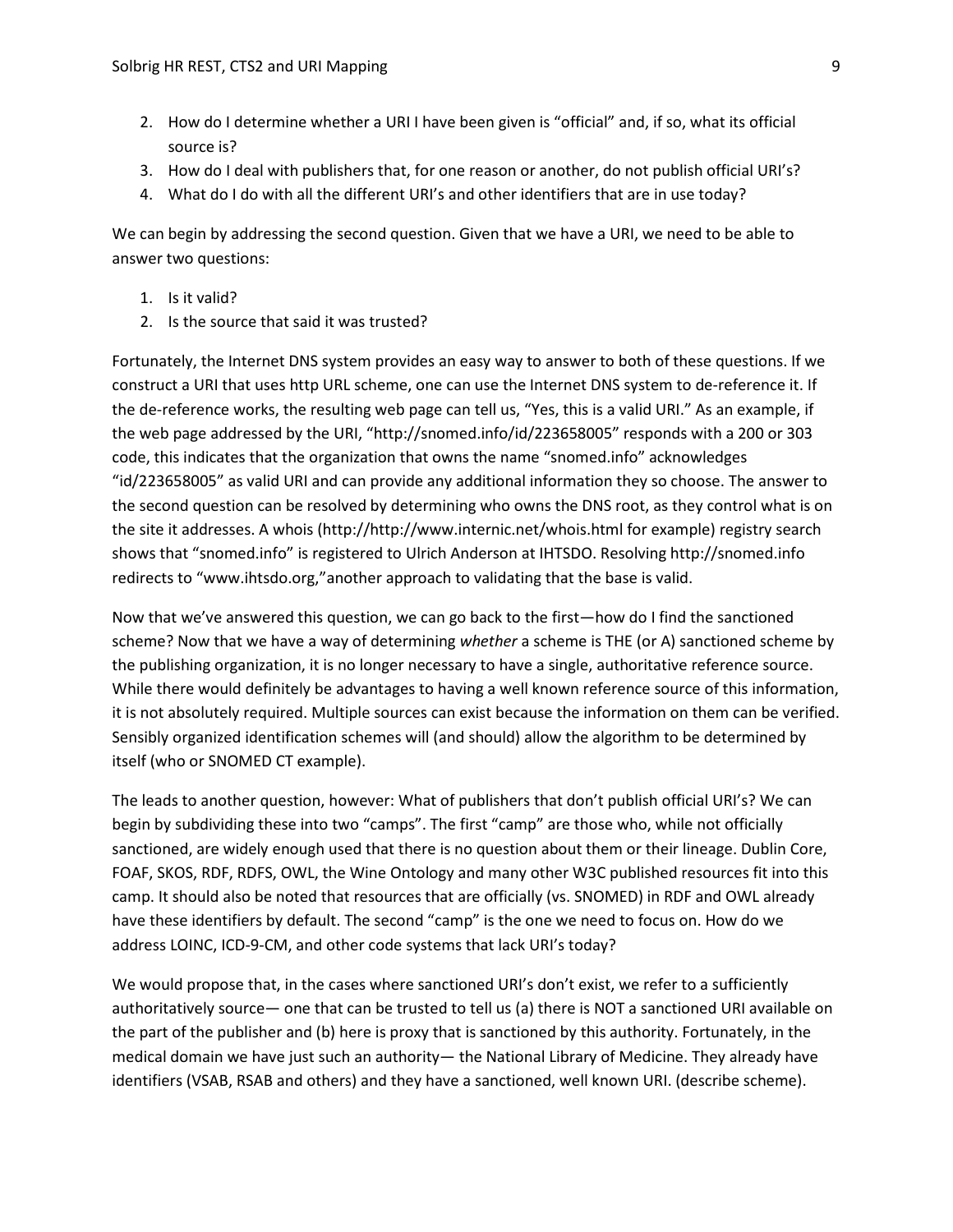This leads us to question (4) What to do with all the URI's and other identifiers in place today? A followon to this question would be "What do we do with the NLM sanctioned URI if, say, Regenstrief decides to register an official LOINC URI or the CDC decides to piggy-back on the WHO scheme?"

The CTS2 1.0 specification addresses this issue by mapping the PIM read(NameOrURI,...) : (Resource) to the REST signatures:

<service>/<path>/{name}

<service>/<path>/ byuri?uri=...

The first form (e.g. http://service.org/cts2/codesystem/SNOMEDCT) returns a representation of the resource (in this case CodeSystemCatalogEntry) known to the service locally as "SNOMEDCT." The second form, (e.g.

[http://service.org/cts2/codesystembyuri?uri=http://snomed.info/sct/900000000000207008\)](http://service.org/cts2/codesystembyuri?uri=http://snomed.info/sct/900000000000207008) results in a 303 redirect to the same resource as the first form. The service should exhibit the same behavior for any known URI (e.g. http://service.org/cts2/codesystembyuri?uri=urn:oid:2.16.840.1.113883.6.96), and the resulting resource should have its *about* attribute set to the URI considered to be 'official' by the providing service and its *alternateID's* set to the alternatives byid?id=" that will accept URI's, well known names, etc. (In CTS2 1.0 this behavior is constrained to known URI's but in CTS2 1.1 a more generic function will be specified that will accept "... {resource).

This, however, is begging the question as CTS2 service implementers still have to know what is known, what is preferred, etc. The next section proposes a generic service that provides the necessary information in a generic way.

# **4 Mapping Service**

This section describes the abstract behavior of an identifier mapping service—a service that provides 'sanctioned' names and URI's for well-known identifiers and that lists all known identifiers for a given 'sanctioned' name. We begin by describing the various data types that are used by the functions in the sections that follow.

# *4.1 Data Types*

A mapping service instance uses the following abstract elements:

- Identifier an arbitrary identifier that uniquely references a 'resource' (code system, code system version, value set, value set definition, map, source, ...) within the context of that resource type.
- NCName an identifier that conforms to the NCName construct defined in XML 1.0 NCName construct[11].
- IRI an identifier that conforms to the absolute-IRI construct in the Internationalized Resource Identifiers specification [25].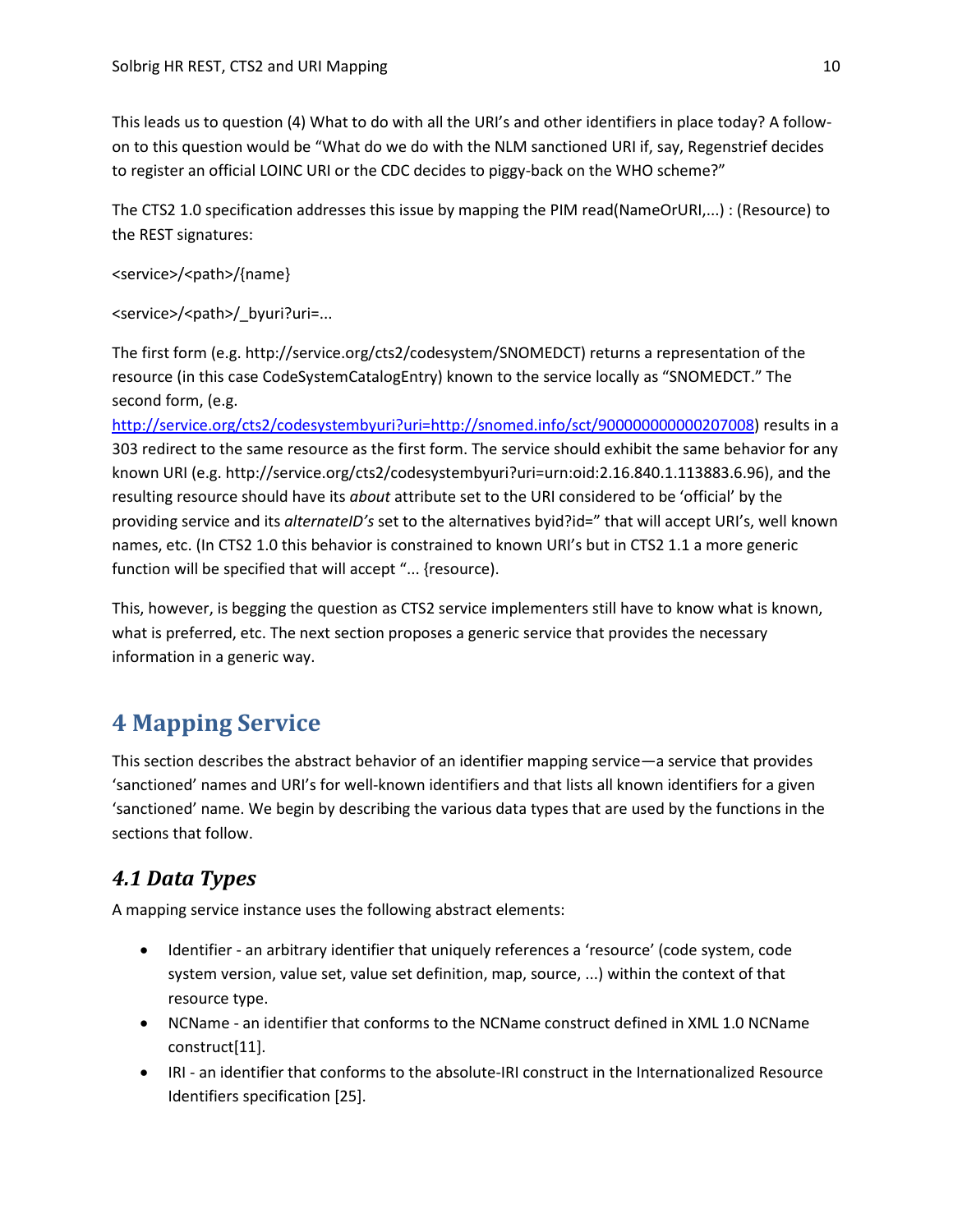| Type                        | ::= 'ASSOCIATION'                                               |
|-----------------------------|-----------------------------------------------------------------|
|                             | 'BINDING_QUALIFIER'                                             |
|                             | (ReferenceTypes from CTS2 Core document)                        |
| Source                      | $\equiv$ STRING                                                 |
| Description                 | $\mathrel{\mathop:}=$ STRING                                    |
|                             | SourceDescription ::= Source [Description]                      |
| <b>Identifier</b>           | $\equiv$ STRING                                                 |
| <b>NCName</b>               | $\equiv$ STRING (CURI) ?? compatible)                           |
| SanctionedNCName ::= NCName |                                                                 |
| SanctionedURI ::= URI       |                                                                 |
|                             | SanctionedName ::= SanctionedNCName SanctionedURI [description] |

The solution to this lies in a combination of the CTS2 identification mechanism and the establishment of one or more external registries, all of which implement the function:

F1(Type, Identifier)  $\rightarrow$  SanctionedName

The purpose of F1 is, in the context of type Type, to return the official SanctionedName for *any* known identifier, be it a NCName, a URI or any other recognized string. The data types used in this specification and the ones that follow are described below.

Part of the key to function f1 as defined above is that the maps:

```
F1(Type, SanctionedNCName) → SanctionedNCName
```
and

```
F1(Type, SanctionedURI) → SanctionedURI
```
are always included part of the function meaning that, as long as f1 is used consistently by a client that, while it may cache the results, if it is capable of re de-referencing all URI's and identifiers, it becomes possible for the implementing service to update SanctionedNames over time.

#### **Examples of function F1**

| <b>Arguments</b>                  | <b>Result</b>                                |  |
|-----------------------------------|----------------------------------------------|--|
| F1(CODE SYSTEM,                   | 'SNOMED CT',                                 |  |
| (2.16.840.1.113883.6.96')         | /http://snomed.info/sct/900000000000207008', |  |
|                                   | 'SNOMED CT International Edition'            |  |
| F1(CODE_SYSTEM,                   | 'SNOMED CT'                                  |  |
| 'urn:oid:2.16.840.1.113883.6.96') | /http://snomed.info/sct/900000000000207008'  |  |
|                                   | 'SNOMED CT International Edition'            |  |
| F1(CODE SYSTEM,                   | 'SNOMED CT'                                  |  |
| 'SNOMED Clinical Terms')          | /http://snomed.info/sct/900000000000207008'  |  |
|                                   | 'SNOMED CT International Edition'            |  |
| F1(CODE_SYSTEM,                   | 'SNOMED CT'                                  |  |
| 'SNOMED CT')                      | /http://snomed.info/sct/900000000000207008'  |  |
|                                   | 'SNOMED CT International Edition'            |  |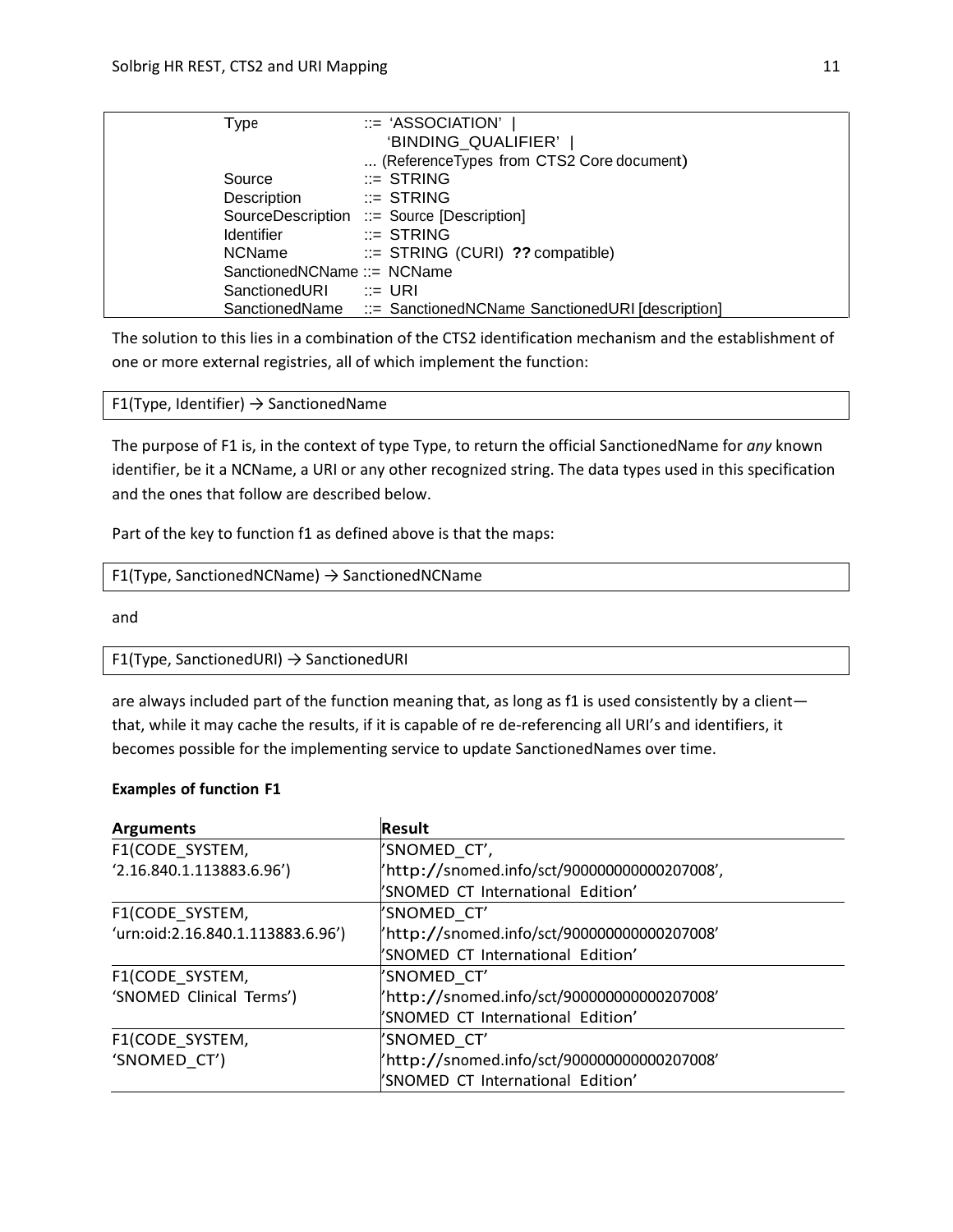| <b>Arguments</b>                | <b>Result</b>                                             |  |
|---------------------------------|-----------------------------------------------------------|--|
| F1(CODE_SYSTEM,                 | SNOMED_CT'                                                |  |
| 'SNOMEDCT')                     | http://snomed.info/sct/900000000000207008'                |  |
|                                 | SNOMED CT International Edition'                          |  |
| F1(CODE_SYSTEM,                 | SNOMED_CT'                                                |  |
| 'http://umls.nlm.nih.gov/       | http://snomed.info/sct/900000000000207008'                |  |
| RSAB/SNOMEDCT')                 | 'SNOMED CT International Edition'                         |  |
| F1(CODE_SYSTEM,                 | SNOMED CT'                                                |  |
| 'http://snomed.info/sct/        | http://snomed.info/sct/900000000000207008'                |  |
| 900000000000207008')            | 'SNOMED CT International Edition'                         |  |
| F1(CODE SYSTEM,                 | SNOMED_CT'                                                |  |
| 'http://purl.bioontology.org/   | http://snomed.info/sct/900000000000207008'                |  |
| ontology/SNOMEDCT')             | SNOMED CT International Edition'                          |  |
| F1(CODE_SYSTEM, 'UMLS')         | UMLS'                                                     |  |
|                                 | http://umls.nlm.nih.gov/RSAB/MTH'                         |  |
|                                 | UMLS Metathesaurus'                                       |  |
| F1(CODE_SYSTEM,                 | UMLS'                                                     |  |
| 'http://umls.nlm.nih.gov/RSAB/M | 'http://umls.nlm.nih.gov/RSAB/MTH'                        |  |
| TH')                            | UMLS Metathesaurus'                                       |  |
| F1(CODE_SYSTEM, 'MTH')          | UMLS'                                                     |  |
|                                 | http://umls.nlm.nih.gov/RSAB/MTH'                         |  |
|                                 | 'UMLS Metathesaurus'                                      |  |
| F1(CODE_SYSTEM_VERSION          | 'SNOMED CT 20130131'                                      |  |
| 'SNOMEDCT_2013_01_31')          | http://snomed.info/sct/900000000000207008/version/2013013 |  |
|                                 | 1'                                                        |  |
|                                 | 'SNOMED CT International Edition January 2013 Re-lease'   |  |
| F1(SOURCE                       | 'Mayo_Clinic'                                             |  |
| 'Mayo Clinic')                  | http://www.mayoclinic.org'                                |  |
|                                 | 'Mayo Clinic'                                             |  |
| <b>F1(SOURCE</b>                | 'Mayo Clinic'                                             |  |
| '2.16.840.1.113883.3.2')        | http://www.mayoclinic.org'                                |  |
|                                 | 'Mayo Clinic'                                             |  |
| F1(NAMESPACE                    | 'SCTID', 'http://snomed.info/id/'                         |  |
| 'SNOMED_CT')                    |                                                           |  |
| F1(NAMESPACE                    | 'sctid', 'http://snomed.info/id/'                         |  |
| 'SCTID')                        |                                                           |  |
| F1(NAMESPACE                    | sctid', 'http://snomed.info/id/'                          |  |
| 'http://snomed.info/id/')       |                                                           |  |
| F1(NAMESPACE                    | owl' 'http://www.w3.org/2002/07/owl#'                     |  |
| 'OWL')                          |                                                           |  |

# *4.2 Sanctioned Name to Known Identifiers*

The second function, F2 is the inverse of the above - given a sanctioned name, it returns all of the known identifiers and their sources:

F2(Type, SanctionedNCName)  $\rightarrow$  (Identifier (Format, Source)\*)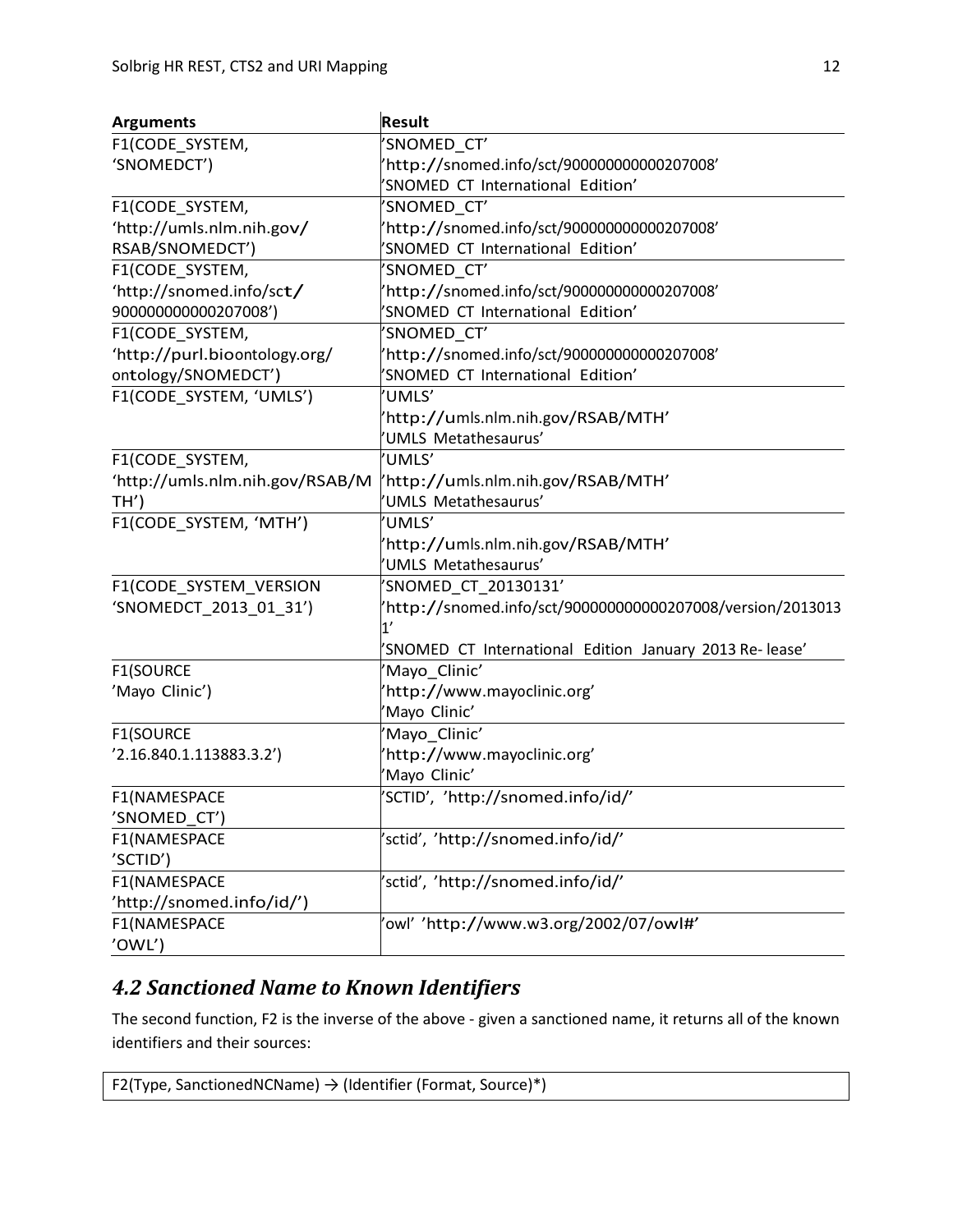| <b>Arguments</b>             | <b>Result</b>                                     |
|------------------------------|---------------------------------------------------|
| F2(CODE_SYSTEM, 'SNOMED_CT') | '2.16.840.1.113883.6.96', (OID, HL7),             |
|                              | 'urn:oid:'2.16.840.1.113883.6.96', (OIDURI, HL7), |
|                              | 'SNOMED Clinical Terms', (LABEL, HL7),            |
|                              | 'SNOMED_CT', (LABEL, IHTSDO),                     |
|                              | 'SNOMEDCT', (RSAB, NLM),                          |
|                              | 'SNOMEDCT', (LABEL, NCBO),                        |
|                              | 'http://umls.nlm.nih.gov/RSAB/SNOMEDCT', (URI,    |
|                              | NLM),                                             |
|                              | 'http://snomed.info/sct/900000000000207008',      |
|                              | (URI, IHTSDO),                                    |
|                              | 'http://purl.bioontology.org/ontology/SNOMEDCT',  |
|                              | (URI, NCBO)                                       |

#### Examples:

## *4.3 Resource and Version Identifier to Sanctioned Name*

The third function, F3 takes the SanctionedNCName of a versionable resource (e.g. CODE\_SYSTEM, MAP, VALUE\_SET) and an Identifier that represents a version of that re-source and returns the SanctionedName of the resource version.

F3(Type, SanctionedNCName, Identifier)  $\rightarrow$  SanctionedName

Examples:

| <b>Arguments</b>             | Result                                                       |
|------------------------------|--------------------------------------------------------------|
| F3(CODE SYSTEM, 'SNOMED CT', | 'SNOMED CT 20130131'                                         |
| '20130131')                  | 'http://snomed.info/sct/900000000000207008/version/20130131' |
|                              | 'SNOMED CT International Edition January 2013 Release'       |
| F3(CODE SYSTEM, 'UMLS',      | 'MTH2012AA'                                                  |
| '2012AA'                     | 'http://umls.nlm.nih.gov/RSAB/MTH2012AA'                     |
|                              | 'UMLS Metathesaurus 2012 Release 1'                          |

## *4.4 Retrieving Known Version Identifiers*

The next bit of knowledge that is needed is, given a code system, map or value set, to return the sanctioned names of all of the known versions of the resource. Note that this isn't the same as the CTS2 function calls, as the primary role of this service is to provide "sanctioned" identifiers for various resources. Note also, that once the SanctionedNCName is known for a given resource, the F24.2 function can be used to discover all of the identifiers it is known by.

Function F4 takes a Type and the sanctioned name of a versionable resource and returns a list of the Name/URI/description tuples of all known versions of that resource:

F4(Type, SanctionedNCName)  $\rightarrow$  SanctionedName\*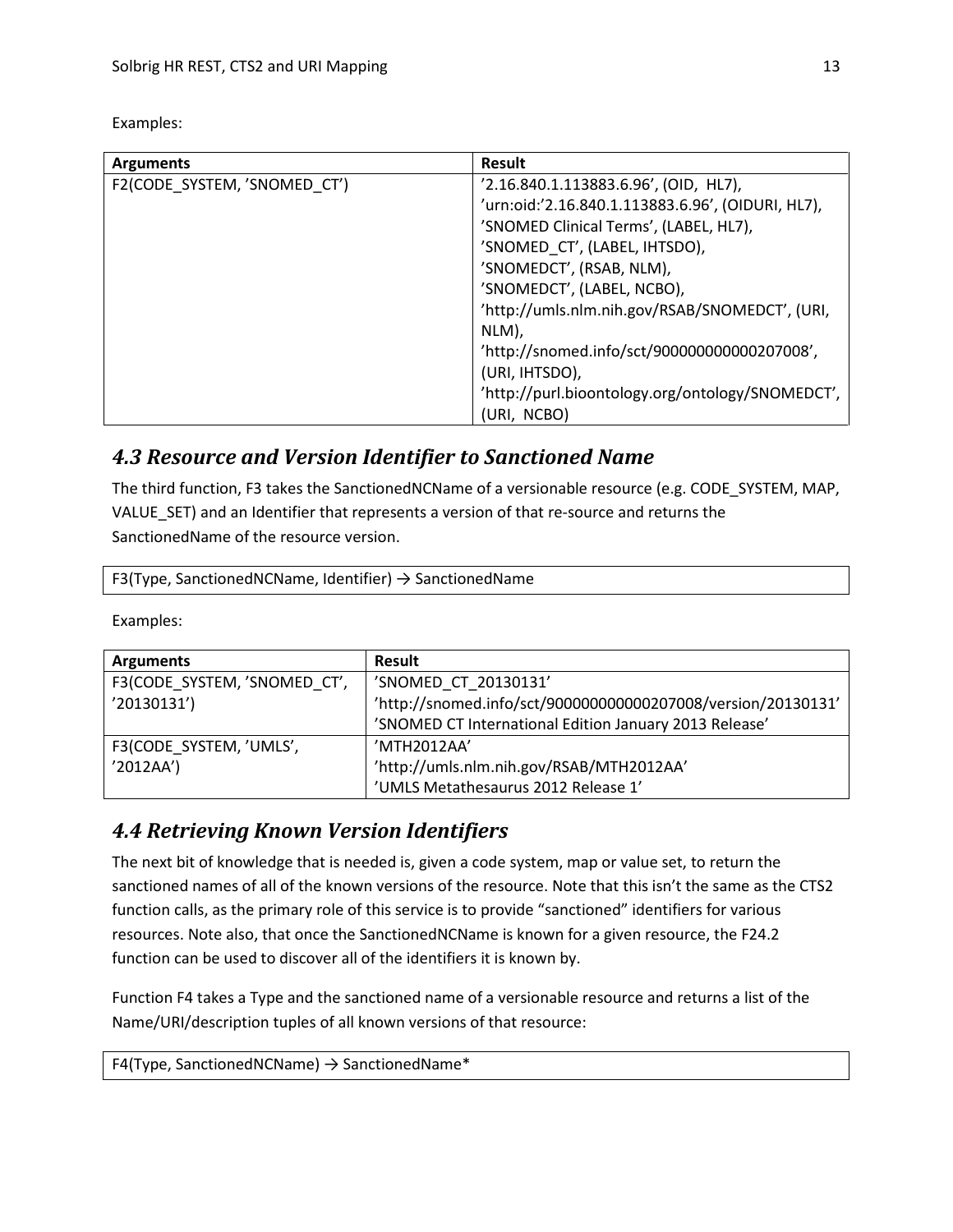Example The example below returns all of the known versions of the Unified Medical Language System ??

| <b>Arguments</b>        | <b>Result</b>                             |
|-------------------------|-------------------------------------------|
| F4(CODE SYSTEM, 'UMLS') | ('MTH2012AB',                             |
|                         | 'http://umls.nlm.nih.gov/RSAB/MTH2012AB', |
|                         | 'UMLS Metathesaurus 2012 Release 2'),     |
|                         | ('MTH2012AA',                             |
|                         | 'http://umls.nlm.nih.gov/RSAB/MTH2012AA'  |
|                         | 'UMLS Metathesaurus 2012 Release 1',      |
|                         | ('MTH2011AB',                             |
|                         | 'http://umls.nlm.nih.gov/RSAB/MTH2011AB'  |
|                         | 'UMLS Metathesaurus 2011 Release 2'),     |
|                         | $\cdots$                                  |

# **5 Concluding Remarks**

# **References**

- 1. http://www.json.org/.
- 2. Technical report, ISO/IEC.
- 3. Bfo basic formal ontology. http://www.ifomis.org/bfo.
- 4. Health level seven international. http://www.hl7.org.
- 5. Integrated terminology system. http://www.itserver.es/ITServer/.
- 6. Logical observation identifiers names and codes (loincOR ). http://loinc.org.
- 7. National cancer institute nci term browser. http://ncit.nci.nih.gov/.
- 8. Ncbo bioportal. http://bioportal.bioontology.org/.
- 9. Tim Berners-Lee. What do http uris identify? http://www.w3.org/DesignIssues/ HTTP-URI, jun 2002.
- 10. Tim Berners-Lee. What http uris identify. http://www.w3.org/DesignIssues/ HTTP-URI2, jun 2005.
- 11. Tim Bray, Richard Tobin, Henry S. Thompson, Dave Hollander, and Andrew Layman. Namespaces in XML 1.0 (third edition). W3C recommendation, W3C, December 2009. http://www.w3.org/TR/2009/REC-xml-names-20091208/.
- 12. Roberto Chinnici, Sanjiva Weerawarana, Jean-Jacques Moreau, and Arthur Ryman. Web services description language (WSDL) version 2.0 part 1: Core language. W3C recommendation, W3C, June 2007. http://www.w3.org/TR/2007/REC- wsdl20-20070626.
- 13. Common terminology services 2 (CTS2). [http://www.omg.org/spec/CTS2/1.0,](http://www.omg.org/spec/CTS2/1.0) 2012.
- 14. 14. Cts2 core model elements, v1.0. <http://www.omg.org/cgi-bin/doc?formal/> 12-11-04, 2012.
- 15. Common terminology services 2 (CTS2) version 1.1. http://www.omg.org/spec/ CTS2/1.1, 2013. Still in progress - not yet available